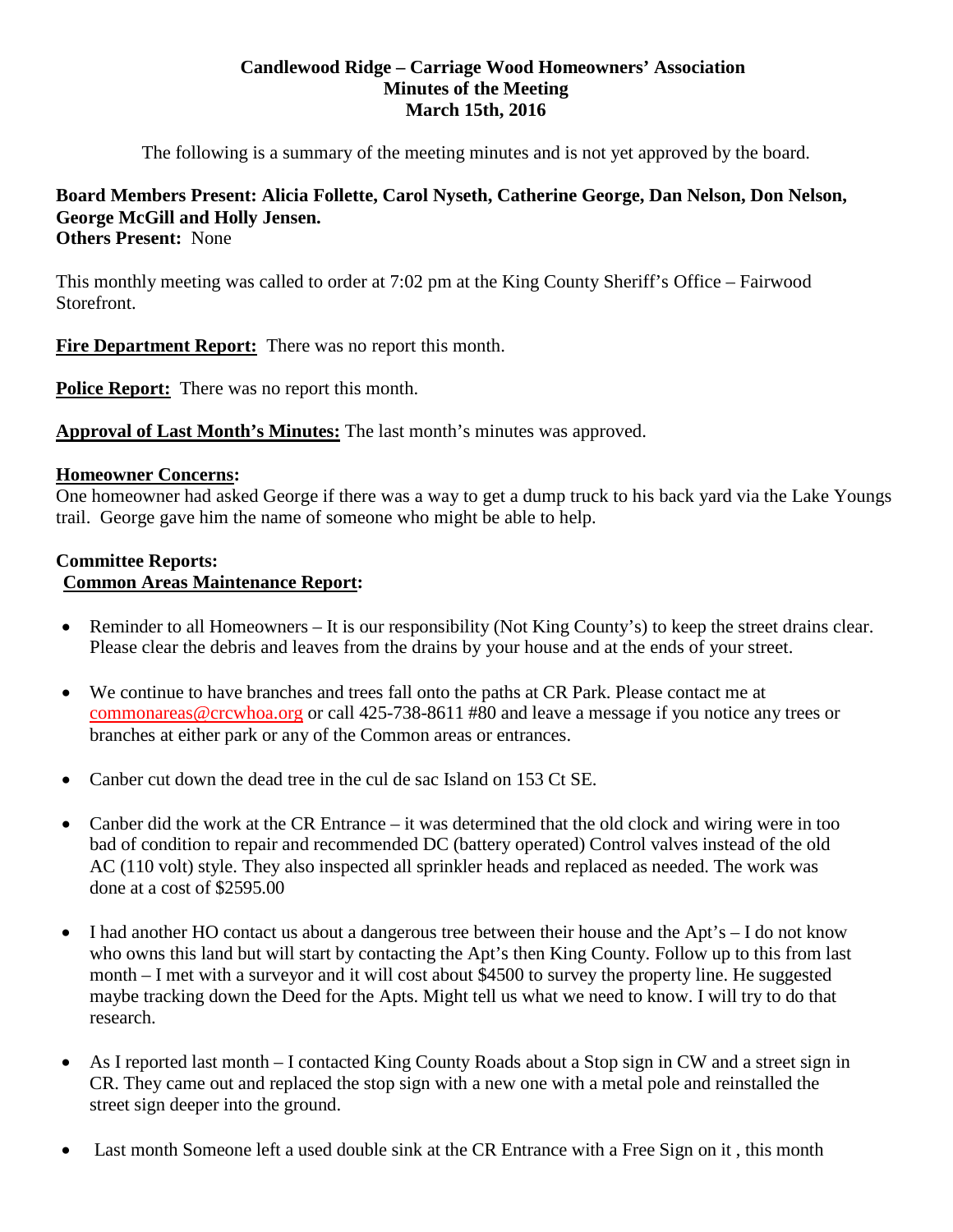they left another large shelf unit of some sort – we do not allow this – if you observe something like this or anyone dumping large garbage bags into our HOA Garbage cans please write down their license number and report them to us – this is against the law.

- Twice this month we again have had personal household garbage (Large kitchen size bags) left in our cans at CR. I went through the bags and found info with the owner's name (they live in our  $HOA$ ) – Sam took it and gave it back to them with a warning. I am recommending we move the cans down into the Park out of sight from the Street. The ones at the very South end may present a problem as this area has a very high cliff. We are going to discuss this more at length during the HOA Meeting.
- Reminder all dogs must be on leash this is a King County Law as well as our policy in our HOA Parks.
- King County Sheriff Patrols and requests will now be coordinated by the CAM Chair and monthly reports will be submitted before each monthly meeting. Please contact the Board with any areas of concern and we will do our best to accommodate.
- Please keep a watch for suspicious Activity and call 911

**Reminder:** Our parks are private parks which exist for the use and enjoyment of HOA residents, their families and guests. They are not public parks. Our park usage rules apply to everyone. Following are some of the rules that have been established to maximize safety, and minimize liability and maintenance cost:

A. Park Hours: 9:00 am to dusk.

B. No Smoking, alcohol, drugs, loud music, golfing, motorized vehicles or **Fireworks** are allowed.

C. Animals must be leashed and owners are responsible for cleaning up after their animals.

# **ACC Report:**

.

We are now accepting ACC requests via e-mail when the form does not need paint chips. (All paint chips must be mailed or hand delivered.) We discussed the issue of homeowners wanting to paint their house a color other than the approved muted earth tones. We decided to not approve a request for blue paint as blue has been problematic in the past.

ACC requests for this month were: 1 siding replacement 3 roofs 2 landscaping 2 paint 2 fence 1 mail box replacement

# **Complaints Negotiations Report:**

We discussed what we could do with a roof complaint.

# **Treasurer's Report:**

The 2016 budget is looking good. (Report had been sent out to Board member earlier.)

# **Legal and Insurance Report:**

We are having problems serving one set of paperwork as we cannot find the house's owner. (Report had been sent out to Board member earlier.)

There were no insurance issues this month.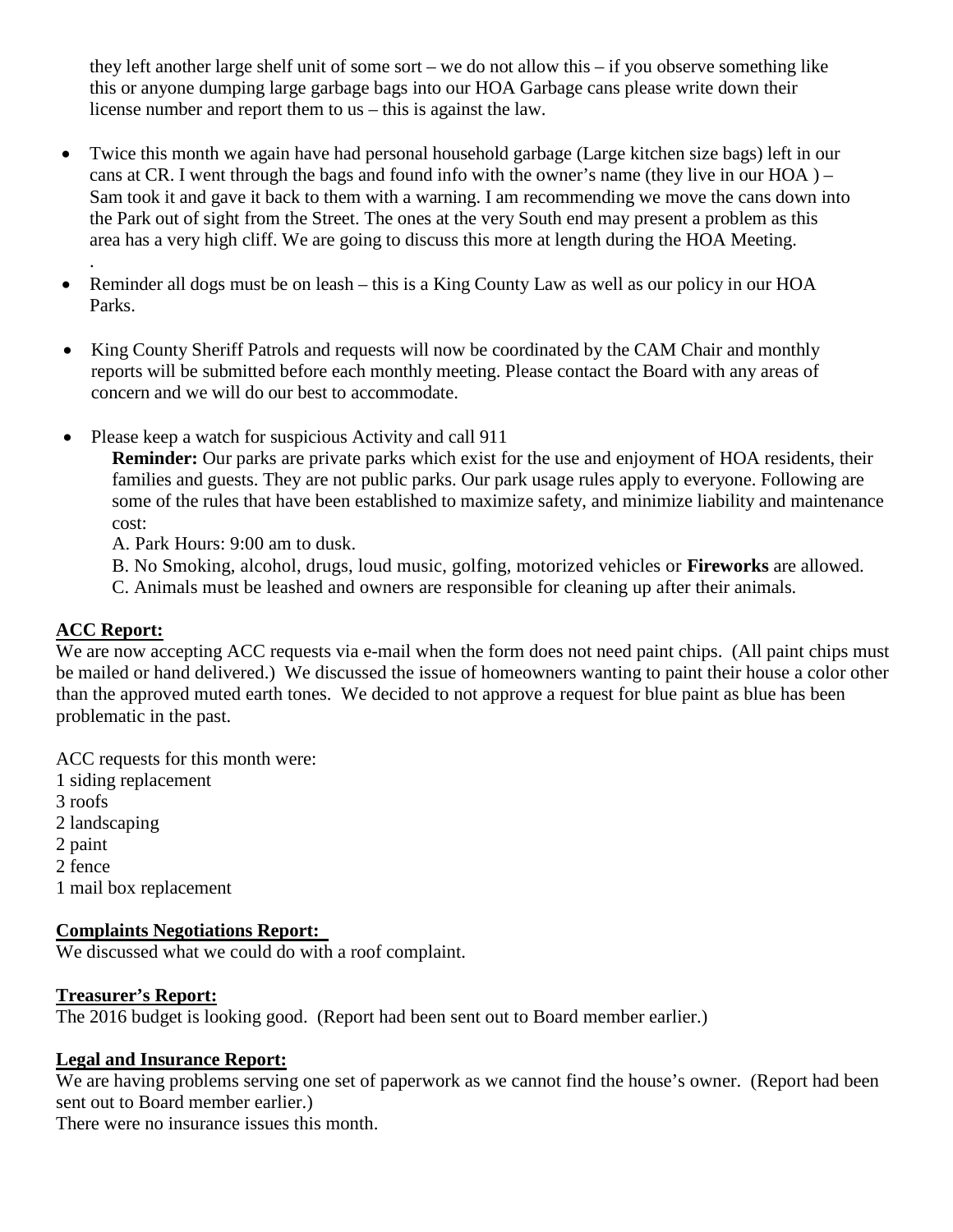# **Cul-de-Sac Committee**

No report this month.

### **Web Site:**

Catherine is still working on putting a FAQ page on the web site but had no report this month. She noted that she had added some dated to the calendar.

### **Community Events:**

We had a discussion of the Easter Event preparations.

#### **Capital Improvement Committee:**

Please contact the Board if you have any ideas for Capital Improvements.

### **Nominating Committee**

No report this month.

### **Old Business:**

Carol has not started the approved house colors project. Dan will pick up color samples for her. The postcard project timeline was discussed and approved.

#### **New Business:**

No new business this month.

If you would like to give us your email address in order to be added to our email announcements please send your info to [bookkeeper@crcwhoa.org.](mailto:bookkeeper@crcwhoa.org) No one will see your email and we will not give it to anyone.

Roles for the 2015 HOA Board Members

| George McGill    | President / Common Areas Chair / Cul-de-sac Chair |
|------------------|---------------------------------------------------|
| Don Nelson       | Vice President / Legal and Insurance / Treasurer  |
| Catherine George | Reporting Secretary / ACC Chair / Web Master      |
| Alicia Follette  | Complaints                                        |
| Carol Nyseth     | Member at Large                                   |
| Dan Nelson       | Member at Large                                   |
| Holly Jensen     | <b>Community Events Committee Chair</b>           |
|                  |                                                   |

# **Special Topics:** Visit our Website and contact the HOA via Email at:

Web – [www.crcwhoa.org](http://www.crcwhoa.org/) Email – [president@crcwhoa.org](mailto:president@crcwhoa.org) [info@crcwhoa.org](mailto:info@crcwhoa.org) If you would like to give us your email address in order to be added to our email announcements please send your info to [bookkeeper@crcwhoa.org.](mailto:bookkeeper@crcwhoa.org) Please visit us on Facebook also.

#### **Executive session:**

None

A motion was made to adjourn the main meeting at 8:26pm.

# **Next Board Meetings:**

- April  $19^{th}$ , 2016
- May  $17^{th}$ , 2016